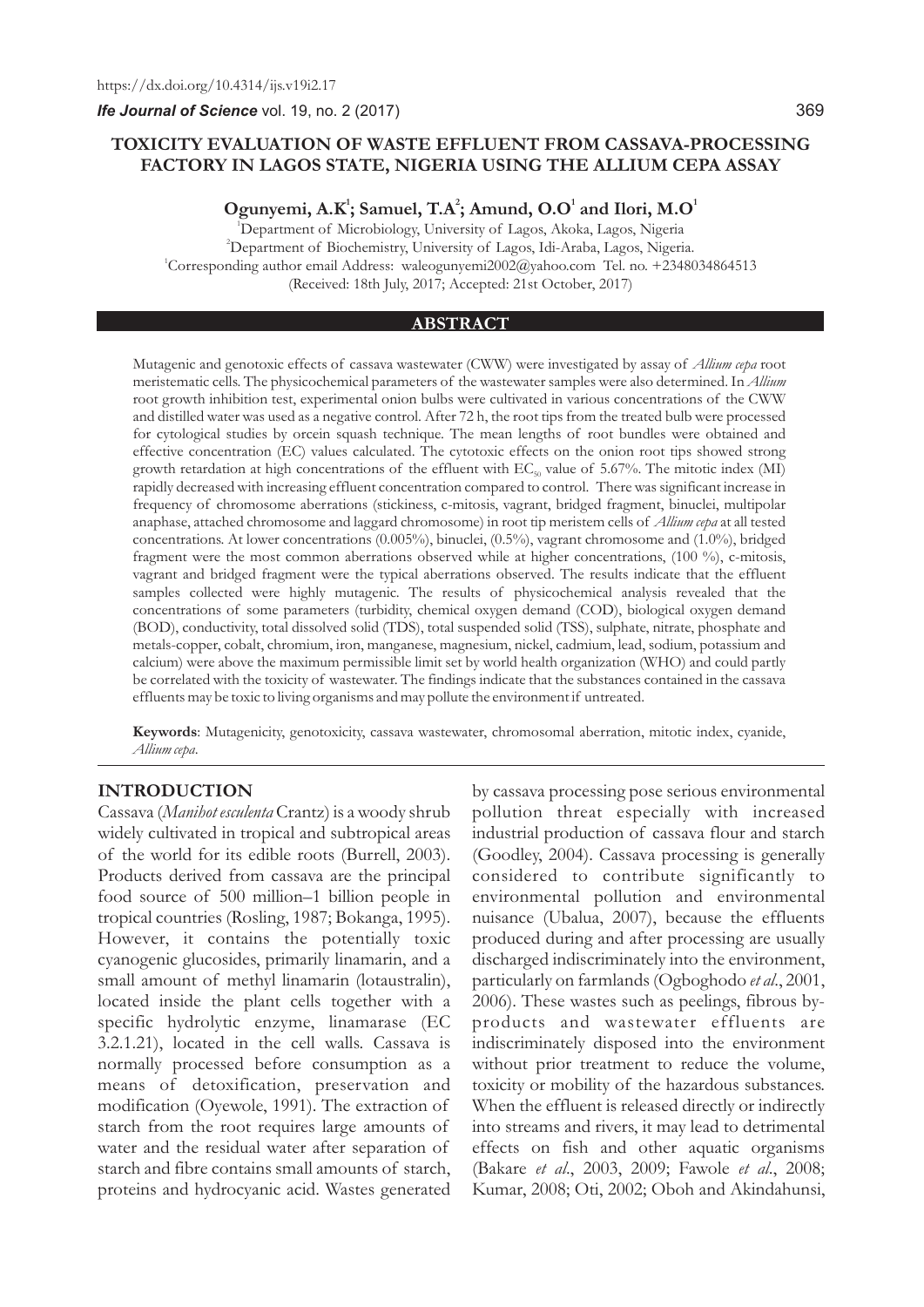2003; Oboh, 2004). Cassava processing-related water pollution problems have been reported as serious in many countries such as Thailand (Kiranwanich, 1977). The continuous indiscriminate discharges of untreated effluents constitute danger to the environment, especially to water sources used for cassava processing. In search of test systems, which combined with the chemical analysis, can be used to provide data as a scientific basis for regulating the discharge of potentially hazardous substances into the environment and suitable for performance of toxicity evaluation, the *Allium cepa* seems to have some advantages. Levan (1938) introduced a method for genotocity evaluation using *Allium cepa* and it has been used on wastewater from other studies (Ravindran, 1978; Shanthamurthy and Rangaswamy, 1979; Smakakinel *et al*., 1996; Mishra, 1993). Fiskesjo (1985) proposed *Allium cepa* test as a standard method in environmental monitoring and toxicity screening of wastewater and river water. Wastewater containing cyanide must therefore be treated before discharge into the environment. Hence, an efficient method for detoxifying cassava is desired. Studies have shown

the importance of toxicity evaluation and results obtained provide baseline data that are vital for the formulation of guidelines for pollution control with regard to discharge of cassava wastewaters into the environment. Therefore, this present study was carried out in order to evaluate the genotoxic effect of cassava wastewater collected from a process plant at Odogunyan, Ikorodu, Lagos, Nigeria using the *Allium cepa* chromosome aberration assay.

# **MATERIALS AND METHODS Sampling site, Collection of Industrial**

**Effluents and Dilution of the wastewater** A cassava factory at Odogunyan, Ikorodu is a major cassava factory in Ikorodu town, in Lagos State Nigeria. Samples of cassava processing wastes were collected from discharge points in sterile 5-litre bottles and used for physicochemical and genotoxicity analyses. Figure 1 shows the location of the cassava factory, in Ikorodu area of Lagos State. Dilutions of cassava effluents were made using distilled water as diluent to obtain graded concentrations of the cassava wastewater for the genotoxic study.



Figure 1: Satellite image showing cassava processing plant at Odogunyan, Ikorodu, Lagos, Nigeria.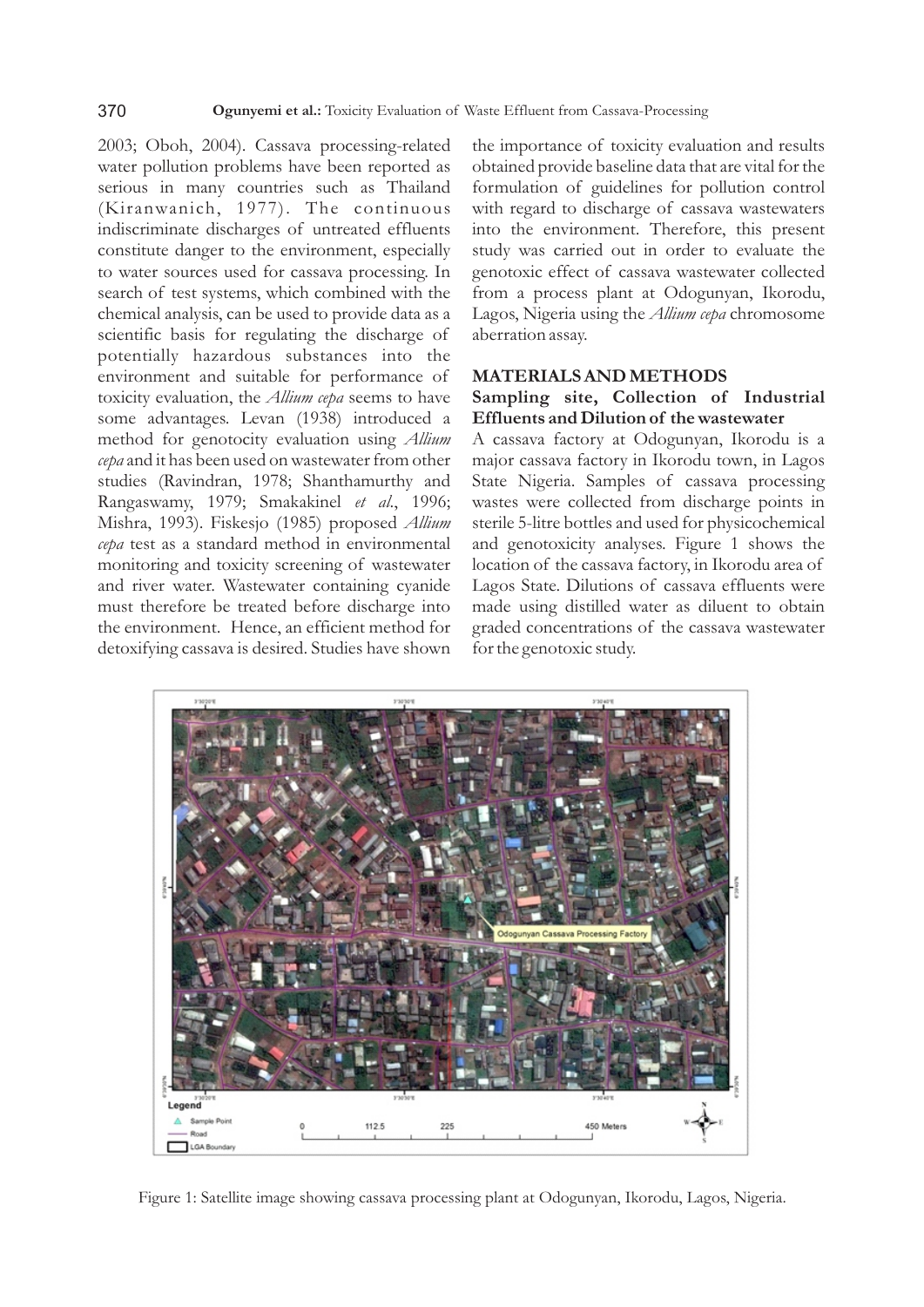# **Deter mination of Phys icochemical Parameters of Cassava Wastewater**

The wastewater samples were analyzed for a number of physicochemical properties including chemical oxygen demand (COD), total alkalinity (TA), total dissolved solids (TDS), biochemical oxygen demand (BOD), sulphate  $(SO_4)$ , nitrate  $(NO<sub>3</sub>)$ , phosphates  $(PO<sub>4</sub>)$  and cyanide  $(CN)$  were determined according to standard analytical methods (APHA, AWWA and WEF, 2005) while the total solids (TS), hardness and electrical conductivity (EC) were determined by method described by Ademoroti (1996). Fifteen heavy metals (including nickel (Ni), cadmium (Cd), chromium (Cr), copper (Cu), mercury (Hg), zinc (Zn), silver (Ag), cobalt (CO), were determined in the wastewater samples according to standard analytical methods (Ademoroti, 1996). Wastewater pH was measured electrometrically with Orion 3 Star bench top pH meter (Thermoscientific, USA) (Ademoroti, 1996).

#### **Source and Treatment of** *Allium cepa* **bulbs**

*A. cepa* ( $2n = 16$ ) onion bulbs, of an average size of 15-20 mm in diameter, were purchased locally in Lagos State, Nigeria. They were dried for about six weeks and the dried roots present at the base of the onion bulbs were carefully shaved off with a new razor blade in order to allow fresh meristematic tissues to be well exposed in the CWW. The root length (cm) was measured with a graduated meter rule for three consecutive days and the mean root length of two bulbs for each test sample concentration was determined and recorded.

### *Allium cepa* **assay**

The *Allium* test for macroscopic as well as microscopic evaluations adopted in this study was as previously described by Fiskesjo (1997) and Bakare and Wale-Adeyemo (2004). The outer scales of the onion bulbs and brownish bottom plate were carefully removed thereby leaving the ring of fresh root primordia intact. The peeled bulbs were transferred into distilled water during the cleaning procedure to prevent the primordia from drying. This followed with the bulbs being exposed directly in 0, 0.05, 0.1, 0.5, 1.0, 5, 10, 25, 50 and 100% concentrations (v/v, effluent/distilled water), of each of the test sample (cassava wastewater). Twenty onion bulbs were set up in each series for each sample, out of which the best eighteen with good root growth were selected for analysis of root growth inhibition. Distilled water was used as negative control. The experiment was set up in the dark at 28 °C for 72 h. Test

liquids were changed daily. Photographs of test materials were taken with *Nikon* Digital Camera D80 (Nikon Corp., Japan) and special note was taken of change of colour of root tip and morphology. After 48 h, one root tip was removed from each bulb, fixed in ethanol : glacial acetic acid  $(3:1, v/v)$  and hydrolysed with a solution of 1 N HCl at 65 °C for 3 min. After staining the tissue, the specimen on the slide was gently covered with a cover slip, allowing the stain to spread evenly over the square parts of the cover slip to eliminate air bubble. The slide with the specimen was then placed in between two folds of the filter paper and using the blunt end of a pen, gentle tapping and pressure was applied around the square area of the cover slip for even squashing of the specimen. Finally, the square edges of the cover slip of the squashed onion roots was sealed with white transparent nail hardener as suggested by Grant (1982) to prevent drying out of the preparation by the heat of the microscope (Sharma, 1983). Three slides were prepared for each concentration and control. After 96 h, mean length of root bundles were obtained as described by Fiskesjo (1985) and the  $EC_{50}$  values and 95% confidence interval were determined from a plot of root length, % of control against the sample concentrations using the Graph pad prism 5.0 version. The slides were viewed under the microscope to observe mitotic stages and chromosomal aberrations to produce photomicrographs. The mitotic index (MI) was calculated as the ratio of number of dividing cells to number of observed cells (Fiskesjo, 1997). The frequency of aberrant cells (%) was calculated based on the number of aberrant cells per total cells scored at each concentration of each effluent. These are calculated as follows:

$$
Mitotic index = \frac{Number of dividing cells}{Number of cells scored} \times 100
$$

Frequency  $\left(\frac{0}{0}\right)$  of aberration=

Number of aberrant cells  
Number of cells scored 
$$
x
$$
 100

#### **Statistical Analysis**

The results of the root inhibition and chromosome aberrations at each concentration of the effluents were expressed as mean ± standard deviation using the excel software. The differences between the control and different concentrations of the CWW effluents were compared using one-way analysis of variance (ANOVA) (Mason *et al*., 2003) which assesses whether the means of groups are statistically different from each other. This analysis is appropriate for comparing groups while p-values less than 0.05 were considered significant.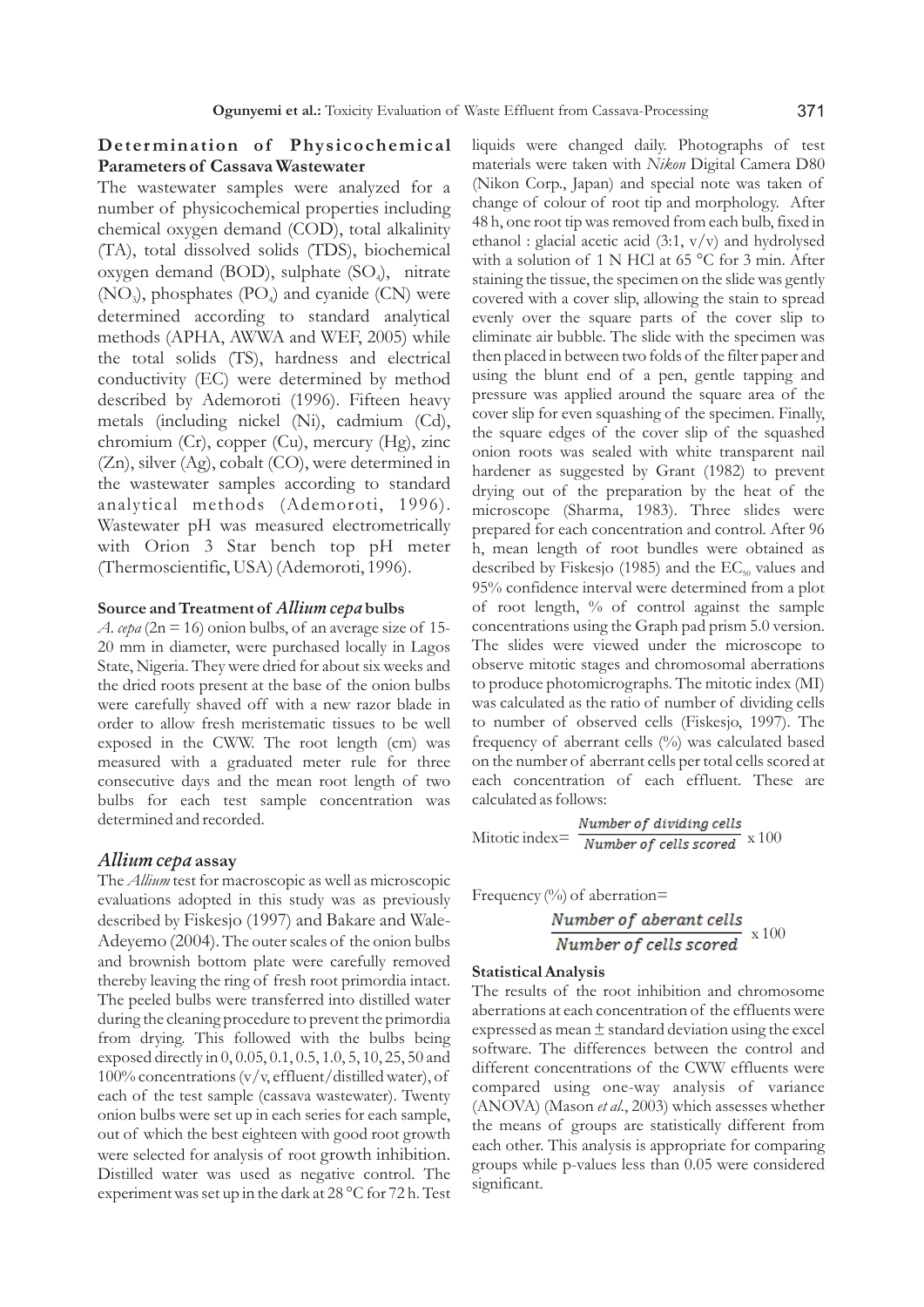#### **RESULTS**

## **Physicochemical Characteristics of Cassava Wastewater Samples**

Table1a shows the results of various physicochemical parameters including pH and the levels of potassium, sodium, calcium, magnesium, aluminum, cadmium, chloride, manganese, iron, zinc, phosphate, sulphate, nitrate, nickel, zinc and cyanide in the wastewater. The concentrations of K, Na, Ca, Mg, Al, Cd, Cl, Mn, Fe,  $Zn$ ,  $PO<sub>4</sub>$ ,  $SO<sub>4</sub>$ ,  $NO<sub>3</sub>$ ,  $Ni$ ,  $Zn$  and  $CN$  ions were not in any definite increasing/decreasing order. However, the concentrations of heavy metals were relatively high. Table1b shows the concentration of heavy metals obtained from the cassava wastewater. Of all the elements and ions measured, the average concentration of these metals at the site were  $53.59\pm5.27$  mgL<sup>-1</sup> for potassium,  $29.50\pm4.2$  mgL<sup>-1</sup> for sodium,  $51.50\pm5.7$  mgL<sup>-1</sup> for calcium,  $31.70\pm4.3$  mgL<sup>-1</sup> for magnesium,  $17.97\pm2.515$  mgL<sup>-1</sup> for aluminum,  $0.502 + \text{ mgL}^1$  for cadmium,  $0.904 \pm 0.035$  mgL<sup>1</sup> for manganese,  $4.004\pm0.373$  mgL<sup>-1</sup> for iron and  $1.374\pm0.087$  mgL<sup>-1</sup> for zinc while average concentrations of the ions were  $161.0\pm9.0$  mgL<sup>-1</sup> for nitrate,  $4941 \pm 1259$  mgL<sup>-1</sup> for chloride and  $118.6 \pm 9.3$  $mgl<sup>-1</sup>$  for sulphate and 18.4 $\pm$ 0.3.3 mgL<sup>-1</sup> for phosphate. Interestingly, cyanide anion, of considerable interest was detectable at a concentration of  $12.49 \pm 1.14$  mgL<sup>-1</sup>

Table 1: Physico-chemical properties of cassava wastewater samples collected from cassava factory site.

| <b>Parameters</b>                 | Value/observation  | <b>WHO</b> Standard      |  |  |
|-----------------------------------|--------------------|--------------------------|--|--|
|                                   |                    | limit*                   |  |  |
| Colour                            | White              | Unobjectionable          |  |  |
| pH                                | $4.01 \pm 0.12$    | $6.5 - 9.5$              |  |  |
| Appearance                        | Cloudy             | Unobjectionable          |  |  |
| Odour                             | Objectionable      | Unobjectionable          |  |  |
| Conductivity $(\mu \text{Scm-1})$ | 11602±620          | 1200                     |  |  |
| $TS$ (mgL $^{-1}$ )               | 14810±286          | 1500                     |  |  |
| $TDS$ (mgL <sup>-1</sup> )        | 9240±472           | 2000                     |  |  |
| Alkalinity (mgL-1)                | <b>BDL</b>         | 100                      |  |  |
| Hardness (mgL-1)                  | 1300±176           | 500                      |  |  |
| $BOD$ (mgL $^{-1}$ )              | $155 \pm 21$       | 50                       |  |  |
| $COD$ (mgL <sup>-1</sup> )        | 224±12             | 1000                     |  |  |
| Chemical                          |                    |                          |  |  |
| $K^{+}(mgL^{-1})$                 | 53.59±5.27         |                          |  |  |
| $Na^{+}(mgL^{-1})$                | 29.50±4.2          |                          |  |  |
| $Ca^{2+}$ (mgL <sup>-1</sup> )    | $51.50 \pm 5.7$    |                          |  |  |
| $Mg^{2+}(mgL^{-1})$               | 31.70±4.3          | 20                       |  |  |
| $NO_3$ (mgL <sup>-1</sup> )       | $161 + 9.0$        | 50                       |  |  |
| $PO_4^2$ -(mgL <sup>-1</sup> )    | $18.4 \pm 3.3$     | $\overline{\phantom{0}}$ |  |  |
| $SO_4^{2-}(mgL^{-1})$             | 118.6±9.3          | 500                      |  |  |
| $CN^{-1}(mgL^{-1})$               | 12.49±1.14         | 0.07                     |  |  |
| $Cl^{-1}(mgL^{-1})$               | 4941±1259          | 250                      |  |  |
| $Al^{3+}$ (mgL <sup>-1</sup> )    | $17.971 \pm 2.515$ | 0.2                      |  |  |
| $Ag^+$ (mgL <sup>-1</sup> )       | <b>BDL</b>         |                          |  |  |
| $Cu^{2+}$ (mgL <sup>-1</sup> )    | $0.162 \pm 0.019$  | 2.0                      |  |  |
| $Cr^{2+} (mgL^{-1})$              | $1.423 \pm 0.467$  | 0.05                     |  |  |
| $Cd^+$ (mgL <sup>-1</sup> )       | $0.502 \pm 0.114$  | 0.003                    |  |  |
| $Pb^{2+}(mgL^{-1})$               | <b>BDL</b>         | 0.01                     |  |  |
| $Mn^{2+}(mgL^{-1})$               | $0.904 \pm 0.035$  | 0.4                      |  |  |
| $Fe^{2+}(mgL^{-1})$               | $4.004 \pm 0.373$  | 3.0                      |  |  |
| $Zn^{2+}(mgL^{-1})$               | 1.374±0.087        | 3.0                      |  |  |

CWW-Cassava wastewater, TS-Total solid, TDS-Total dissolved solid, BOD-Biochemical oxygen demand, COD-Chemical oxygen demand, BDL-Below detectable level, ±-Standard deviation, WHO-World Health Organization, \*-Source (Institute of public Analysts of Nigeria, IPAN, 2005)

## 372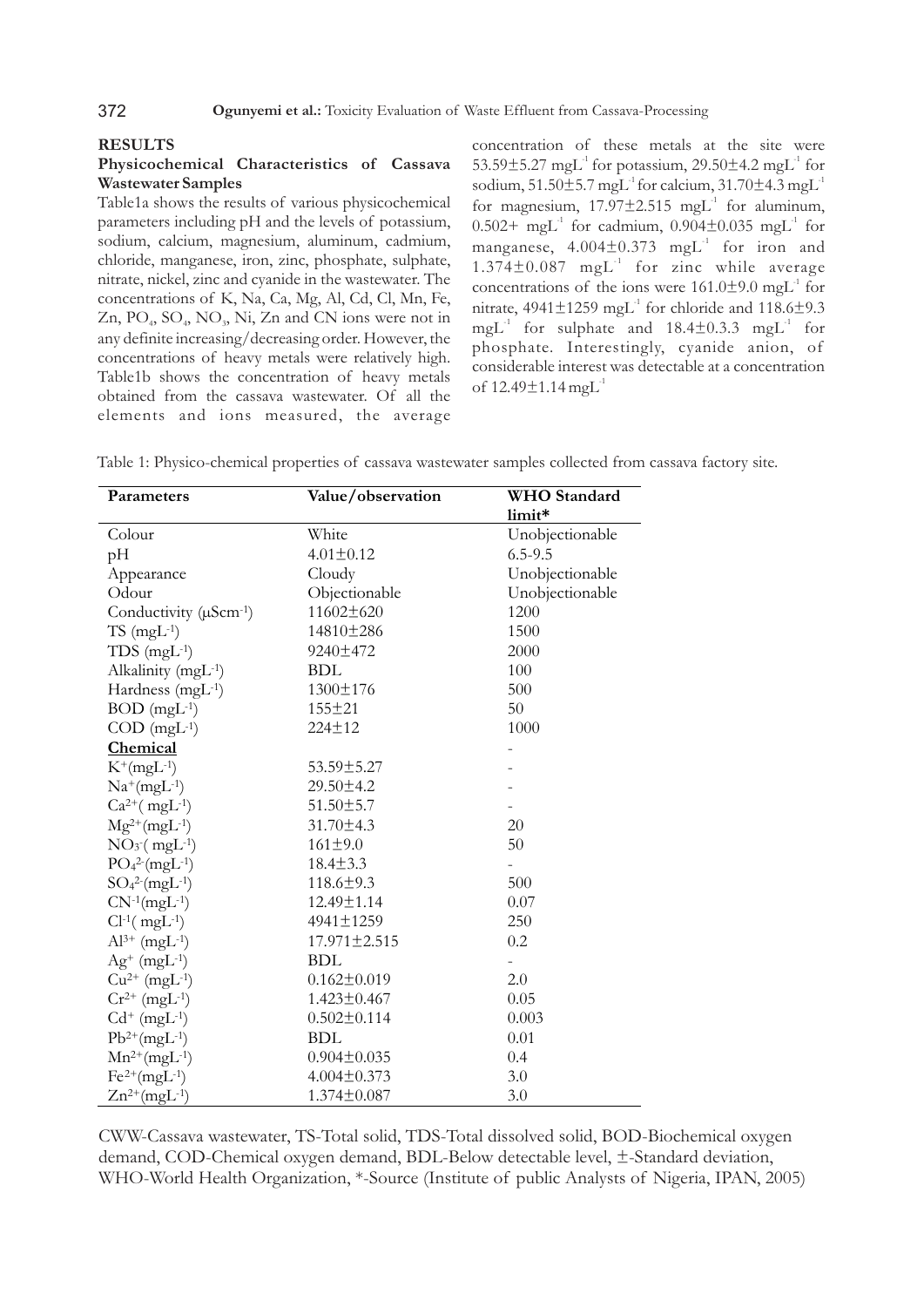### **Macroscopic effects**

The results obtained for the root lengths and morphological properties employed to assess genotoxicity are shown in figure 2 and table 2. It was observed that there was a strong growth retardation in onion roots growing at higher concentrations of the CWW, whereas the effects were less severe at lower concentrations. The growth curve of the onion roots at different concentrations of the wastewater had generally a sigmoid shape, indicating a positive dose-response effect. There was no root growth at all in onion bulbs treated with the undiluted sample, while at 20 and 50 % concentrations of CWW, there were about 22.0 and 66.0% growth retardation in relation to root lengths in the control. The root growth retardation or inhibition is concentration dependent with an  $EC_{50}$  value of 5.76%, while a total phytotoxic effect was induced by the undiluted wastewater. The presence of twists, root tips bent upwards resembling hooks ('crochet hooks' and c-tumors (abnormalities appearing as swellings of the root tips) were noted.



Figure 2: Growth curve of Allium roots (in relation to control) after treatment with cassava wastewater.

Table 2: Results of Allium root growth inhibition test

| Treatment $(\% )$   | control     | 0.05        | 0.1           | 0.5       | 1.0         | 5.0         | 10          | 20           | 25          | 50           | 100          |
|---------------------|-------------|-------------|---------------|-----------|-------------|-------------|-------------|--------------|-------------|--------------|--------------|
| Root Length<br>(cm) | $4.1 + 0.1$ | $2.5 + 0.1$ | $2.35 + 0.15$ | $2.2+0.1$ | $2.15+0.05$ | $2.1 + 0.1$ | $2.05+0.05$ | $1.95 + 0.0$ | $1.9 + 0.0$ | $0.85 + 0.0$ | $0.55 + 0.0$ |
| Decrease RL $\%$ 0  |             | 60.97       | 57.31         | 53.65     | 52.44       | 51.22       | 50.00       | 47.56        | 46.34       | 20.73        | 13.41        |

±-standard deviation, %-percentage, RL-Root length

Table 3: Cytological effects of treatments at different concentrations of cassava wastewater (CWW)

| Concentration $(\%)$ | Mitotic            |                       | Number Number of | Stickiness C- |                          | Vagrant        | <b>Bridges</b> | Binuclei | Multipolar   | Attached           | Laggard  | % Aberration  |
|----------------------|--------------------|-----------------------|------------------|---------------|--------------------------|----------------|----------------|----------|--------------|--------------------|----------|---------------|
|                      | index <sup>a</sup> | of cells <sup>b</sup> | dividing         |               | Mitosis                  |                | fragment       |          | anaphase     |                    |          | $(+SD)$       |
|                      |                    |                       | cells            |               |                          |                |                |          |              |                    |          |               |
| Control              | 10.60              | 500                   | 53               |               | $\Omega$                 | $\theta$       | $\Omega$       | $\Omega$ | $\theta$     |                    |          | $\theta$      |
| 0.05                 | 10.26              | 458                   | 47               | $\circ$       | 2                        | 5              | 5              | ◠<br>∠   |              | C                  |          | $26 + 7.87$   |
| 0.1                  | 9.25               | 454                   | 42               | $^{\circ}$    |                          | 5              | 6              |          | $\mathbf{0}$ | 5                  |          | 25±7.68       |
| 0.5                  | 7.93               | 429                   | 34               | 5             | $\Omega$                 | 6              | 5              |          | 0            | 4                  | 0        | $21 \pm 6.59$ |
| 1.0                  | 7.09               | 423                   | 30               |               | $\theta$                 | 5              | 4              | $\Omega$ | $\theta$     | 3                  |          | 19±5.99       |
| 5.0                  | 6.69               | 418                   | 28               |               |                          | 4              | 3              | $\Omega$ |              | $\mathbf{\hat{z}}$ | $\Omega$ | 16±4.93       |
| 10                   | 6.05               | 413                   | 25               |               | $\overline{\mathcal{L}}$ | 4              | 4              |          |              | 3                  |          | 19±5.83       |
| 20                   | 5.39               | 408                   | 22               | b             |                          | 3              | 4              | $\Omega$ | 0            | 4                  | $\Omega$ | $17 + 5.33$   |
| 25                   | 4.96               | 403                   | 20               |               | $\overline{\mathcal{L}}$ | 2              | 3              |          |              |                    |          | $14 + 4.25$   |
| 50                   | 3.54               | 396                   | 14               | 3             |                          | $\overline{2}$ | ◠              |          | $\Omega$     |                    |          | $11\pm3.32$   |
| 100                  | 2.88               | 382                   | 11               |               |                          | ◠              | $\Omega$       |          |              |                    |          | $9 + 2.96$    |
|                      |                    |                       |                  |               |                          |                |                |          |              |                    |          |               |

<sup>a</sup>Mitotic index was calculated as: (number of dividing cells / number of cell)  $\times$  100

b Chromosome aberrations were scored on 500 cells/slide

P<0.001 (*x*<sup>2</sup>-test), S.D-Standard deviation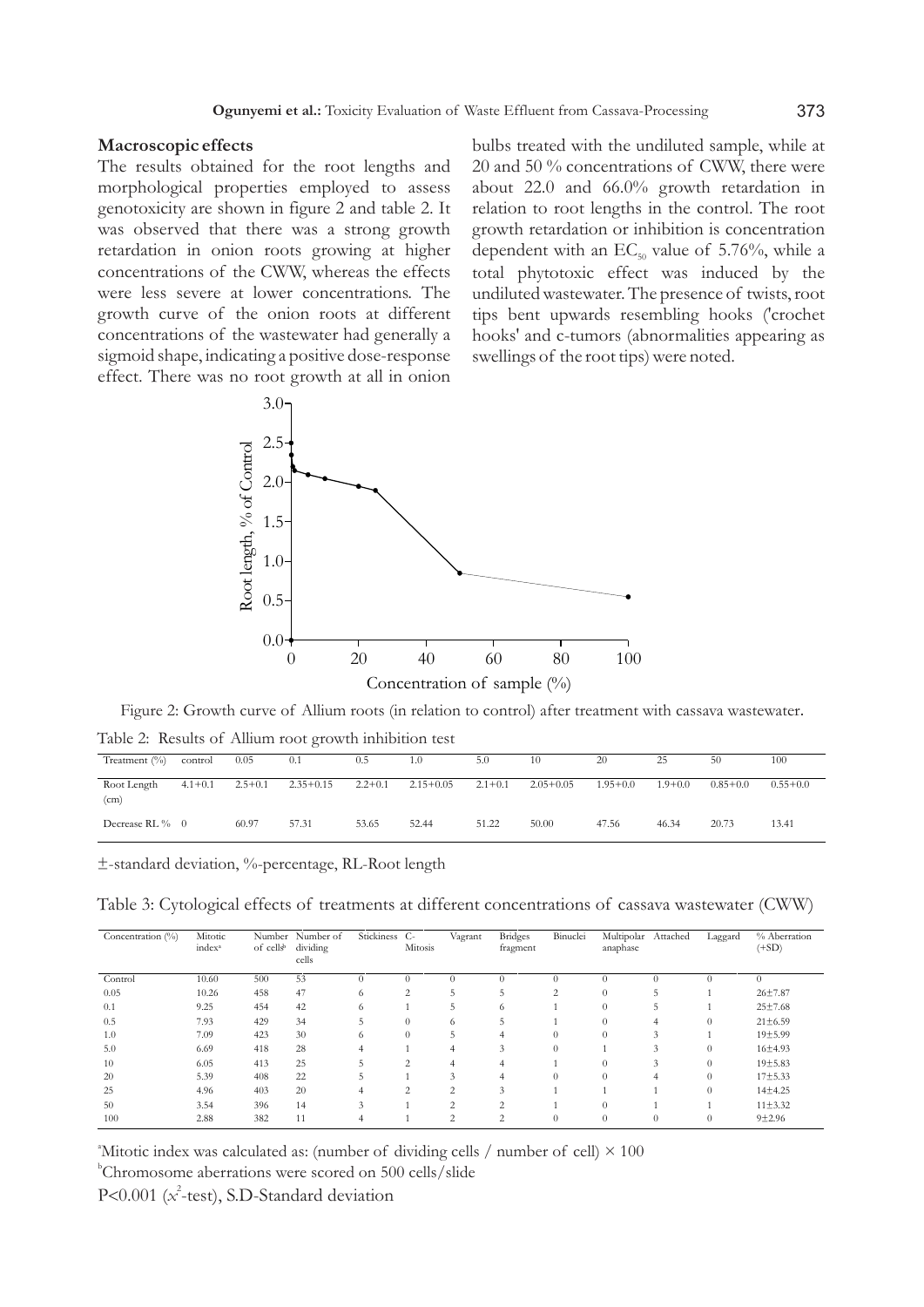#### 374 **Ogunyemi et al.:** Toxicity Evaluation of Waste Effluent from Cassava-Processing

## **Microscopic effects**

The effect of the effluents on cell division and chromosome behaviour of *Allium cepa* are shown in table 3. There was no chromosomal aberration in the control which had a mitotic index (MI) value of 10.60. Chromosomal aberrations were induced at all concentrations of the effluents and were statistically significant (p<0.05). As the concentration of the effluents increases, there was concentration-dependent decrease in the mitotic index. For example, the MI at 25% effluent concentration was 4.96 compared to the negative control value of 10.60%, at all concentrations. Thus the mitotic index could be another endpoint for general toxicity assessment. Figure 3 represents the micrograph of the observed chromosome aberrations.



Figure 3: Chromosomal aberrations induced in *Allium cepa* exposed to cassava effluent. (a) attached chromosome; (b) bridged anaphase; (c) vagrant chromosome (d) sticky chromosome (e) binucleated cells; (f)multipolar mitosis (g) c-mitosis; (h) bridged chromosome; (i) laggard chromosome (j) prophase control; (k) bridged chromosome; (l) anaphase control (m) telophase control; (n) metaphase control;

The types of chromosomal aberrations induced by the effluents include stickiness, c-mitosis, vagrant, bridged fragment, binuclei, multipolar anaphase, attached chromosome and laggard chromosome (Figure 3a-n) at various concentrations. At lower concentrations (0.005%), binuclei, (0.5%), vagrant chromosome and (1.0%), bridged fragment were the most common aberrations observed while at higher concentrations, (100%), c-mitosis, vagrant and bridged fragment were the typical aberrations observed.

# **DISCUSSION**

The Allium test has often been used for the determination of cytotoxic and/or genotoxic effects of various substances (Grant, 1982; Smaka-kinel *et al*., 1996). It is considered to be a standard procedure for quick testing and detection of toxicity and pollution levels in the environment. Results of the Allium test indicate the presence of certain cytotoxic/genotoxic or mutagenic substances in the environment, which represent direct or indirect risks for all living organisms. Fiskesjo (1985) has demonstrated the usefulness of root tips of *Allium cepa* as a test system for monitoring the genotoxic effects from a chemical factory in Sweden. The Allium test was found to be very useful for evaluating and ranking aquatic toxicities for a number of metals including mercury (Fiskesjo, 1988; Dash *et al*., 1988; Rank and Nielsen, 1998). The cytoxicity level can be determined by the decreased rate of the mitotic index. A mitotic index decrease below 22% of the control causes lethal effects on test organisms (Antonsie-weiz, 1990), while a decrease below 50% usually has sublethal effects (Panda and Sahu, 1985) and is called cytoxic limit value (Sharma, 1983). In this present study, cassava effluent showed a low mitotic index (2.88: control 10.60). These values represent 21.36% of the control attributing to sublethal effects of cassava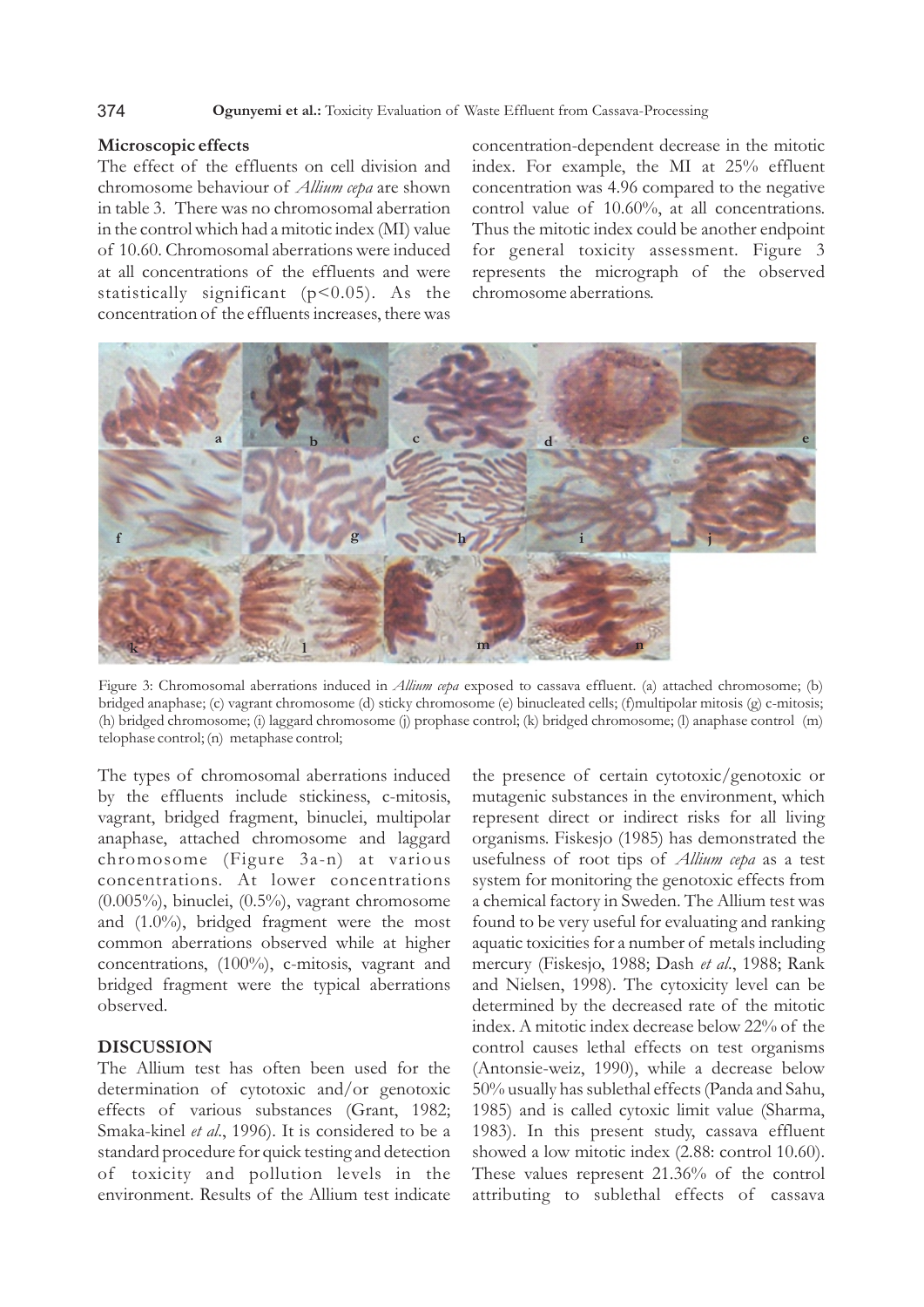wastewater samples from this site. The mitotic index decrease in onion root meristem was found to be a reliable means for quick determination of the presence of cytoxic substances in the environment, for monitoring the cytotoxic pollution level in the natural environments and for evaluation of water pollution levels. This parameter is sensitive enough also to be used for monitoring the pollution levels of slightly polluted water (Smaka-kinel *et al*., 1996).

Ivanova *et al.* (2002) and Staykova *et al.* (2005) have reported the genotoxic and mutagenic effects of open water contaminated with heavy metals and cyanide, consequently confirming the results of the inhibitory effects of these effluents on seed germination and growth in earlier studies (Olorunfemi *et al.,* 2007). The results from this study suggest that the chromosome aberration induction in the *Allium cepa* root meristem could be as a result of heavy metals-cyanide interaction in the cassava waste waters. Adeyemo (2005), in a similar study conducted to assess the haematological and histopathological effects of cassava effluent on adult female African catfish, *Clarias gariepinus*, reported that the fish was found to show signs of gill and liver damage. Similarly, histopathological examination of the kidney, gill and liver of the fingerlings of the Nile Tilapia, *Oreochromis niloticus* treated with cassava effluent indicated damage (Wade *et al.,* 2002). The genotoxic effects of the cassava effluents established in this study indicates that the effluents contain toxic substances which may constitute a risk to the environment and human health, more especially as the waste generated from cassava processing is not properly treated before their disposal to the environment.

In *Allium cepa* test, there usually seems to be a relative decrease in root growth (cytotoxicity) and chromosomal deviations (genotoxicity). Whenever chromosome aberrations occur, there are almost always definite growth restrictions (Fiskesjo, 1997). Sticky chromosome is an indicator of poisoned chromosomes with sticky surface, which possibly bring about cell death (Fiskesjo, 1985). The abundance of sticky chromosomes at metaphase and anaphase stages in this *Allium cepa* test indicates that these effluents contain toxic substances. This assertion is

supported by a previous work on the physicochemical analyses of effluents collected from this same industrial area which showed the presence of some poisonous heavy metals such as nickel, lead, cadmium, copper, zinc and cyanide. The levels of nickel (0.867ppm), cadmium (0.085ppm), lead (ppm), cadmium (ppm), copper (ppm), zinc (ppm) and cyanide (2.21ppm) were beyond the WHO permissible limits of 0.2 ppm, 0.05 ppm, 0.01 ppm, 2 ppm, 5 ppm and 0.200 ppm respectively (Zigham-Hassan *et al*., 2012; Olaitan *et al*., 2013). National agency for food and drug administration and control permissible limit for cyanide in wastewater is  $0.001$  mgL<sup>-1</sup> (IPAN, 2005). The inductions of bridges at anaphase were frequently observed and such anomaly is also an indication of mutagenic events in the cell (Mishra, 1993). The findings from this study is in agreement with earlier studies by Samuel *et al* (2010) and Olorunfemi and Ehwre (2010) who previously worked on industrial effluents. This identifies cassava effluents to have adverse cytogenetic effects, which when exposed to humans and other living organisms can lead to harmful effects on vital organs of the body and may extend to future offsprings if not well managed. The discharge of cassava effluents without appropriate treatment can result in bioaccumulation of toxic substances in the environment. Hence, it is strongly suggested, as recommended by Samuel *et al*. (2010), root growth should be incorporated in the Whole Effluent Test (WET) programme by giving a particular  $EC_{50}$  that must be met by an industrial effluent before being allowed to be discharged into the environment. *Allium cepa* test used in this study has proved to be an effective tool for monitoring the genotoxic effects of industrial effluents before they are discharged into the environment. According to Odeigah *et al.* (1997), the impact of genotoxic wastewater on the environment and the significance to human health are difficult to predict, because wastewater are complex mixtures of chemical substances. A complete interpretation of their effects often requires, in addition a chemical analysis of the constituents that may indicate the components of the wastewater that can persist and accumulate in exposed biota and thus potentially pose a hazard to human health.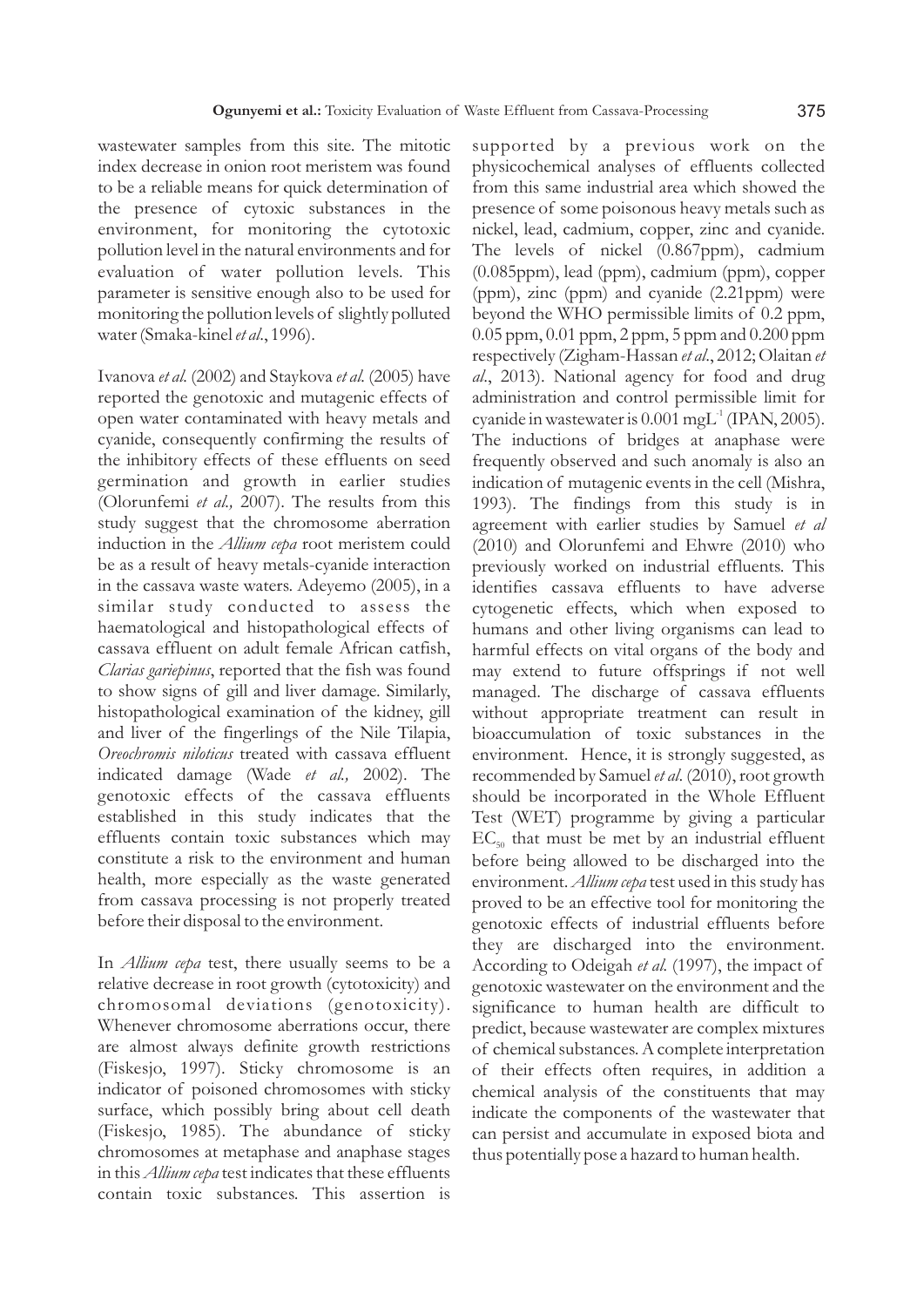# **CONCLUSION**

376

The *Allium cepa* chromosome aberration assay is useful for many types of environmental samples and can be recommended as a tool for monitoring the genotoxic effects and thereby contributing to environmental risk assessment information.

## **ACKNOWLEDGMENTS**

The authors are grateful to Mr. Francis Obu for his technical input and Alhaji Yisa for helping with digital microscopy at the University of Lagos, Lagos, Nigeria.

### **REFERENCES**

- Adeyemo O.K. 2005. Haematological and histopathological effects of cassava mill effluent *in Clarias gariepinus*. *Afr. J. Biomed. Res*., 8:179-183.
- Ademoroti C.M.A. 1996. Standard Methods for Water and Effluents Analysis. Mareh Prints and Consultancy, Benin, Nigeria.
- Antonsie wiez D. 1990. Analysis of the cell cycle in the root meristem of *Allium cepa* under the influence of Leda krin, *Folia Histochem. Cytobiol*., 26:79-96.
- APHA, AWWA, and WEF (2005). Standard Methods for the Examination of Water and Wastewater, 21<sup>st</sup> ed. American Public Health Association, Washington, D.C. USA.
- Bakare A.A., Lateef A., Amuda O.S., Afolabi R.O. 2003. The aquatic toxicity and characterization of chemical and microbiological constituents of water samples from Oba River, Odo-Oba, Nigeria. *Asian J. Microbiol. Biotechnol. Environ. Sci*., 5:11-17.
- Bakare A.A., Okunola A.A., Adetunji O.A., Jenmi HB. 2009. Genotoxicity assessment of a pharmaceutical effluent using four bioassays. *Genet. Mol. Biol*., 32:373-381.
- Bokanga M. 1995. Biotechnology and cassava processing in Africa: food biotechnology applications in developing countries, *Food Technol*., 49:86–90.
- Burrell M.M. 2003. Starch the need for improved quality and quantity. An overview. *J. Exp. Bot*., 2218:4574-4762
- Dash S., Panda K.K., Panda B.B. 1998. Biomonitoring of low levels of micronucleus assay. *Mutation Res*., 03:11-

21.

- Fawole OO, Yekeen TA, Ayandele AA, Akinboro A, Azeez MA, Adewoye SO. 2008. Polluted Alamuyo River: Impacts on surrounding wells, microbial attributes and toxic effects on *Allium cepa* root cells. *Asian J. Biotechnol*.,7:450-458.
- Fiskesjo G.1985. *Allium cepa* on river water from Braan and Sexan before and after closure of a chemical factory, *Ambio*., 14:99-103.
- Fiskesjo G. 1997. Allium test for screening chemicals: Evaluation of cytologic parameters. In: Plants for Environmental studies, Wang, W., J.W. Gorsuch and J.S. Hughes (Eds). CRC Lewis Publishers, Boca, Raton, New York, pp308-333.
- Goodley J.A. 2004. Compendium of DHI-water and environment. 4th edition. http://www.fao.org.12/14/2005.
- Grant W.F. 1982. Chromosome aberration assays in Allium. A report of the U.S.E.P.A Gene. Tox. Program. *Mutation Res*., 99:273-291.
- IPAN 2005 Pre-Admission Training Workshop on Food, Drugs, Cosmetics, Medical Devices, Water, Environment and Petroleum, Appendix II.
- Ivanova E., Staikova T., Velcheva I. 2002. Mutagenic effect of water polluted with heavy metals and cyanides on *Pisum sativum* plant in vivo. *J. Balkan Ecol*., 3:307- 310.
- Kirianwanich P. 1977. Pollution control in the tapioca starch industry in Thailand. National Environmental Board; 10. Bangkok, Thailand.
- Kumar A.R.G. 2008. Anaphase-telophase aberration assay of fertilizer factory effluent in *Allium cepa* L. *J. Cytol. Genet*., 9:131-135.
- Levan A. 1938. The effect of colchicines on root mitoses in Allium. *Hereditas*24:471-486.
- Mason R.L., Gunst R.F., Ifess J.L. 2003. Statistical Design and Analysis of Experiments. John Wiley and Sons: New Jersey.
- Mishra K. 1993. Cytotoxic effects of distillery waste on *Allium cepa* L., *Bull. Environ. Contam. Toxicol*., 50:199-204.
- Oboh G. 2004. Management of occupational hazards associated with traditional methods of cassava processing in Ogun,